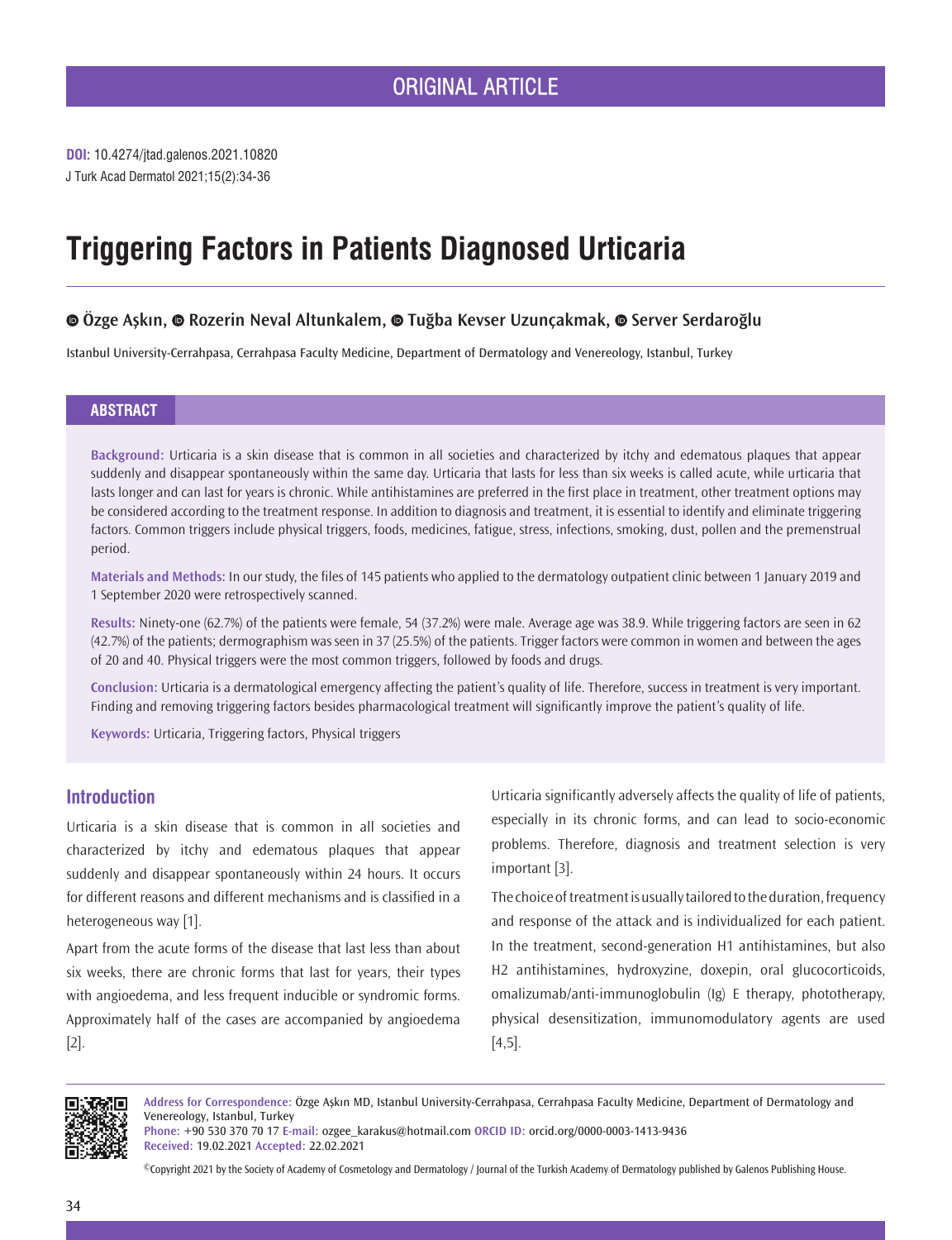In addition to pharmacological treatment, it is also important to find and avoid triggering factors. Common triggers include physical triggers (dermographism, cold urticaria, pressure urticaria, solar urticaria, heat urticaria, vibration angioedema, cholinergic urticaria, contact urticaria, aquagenic urticaria), foods (eggs, milk, soy, peanuts in children; fish, shellfish, seafood, nuts in adults), medicines [aspirin and other non-steroidal anti-inflammatory drugs (NSAIDs), angiotensin converting enzyme (ACE) inhibitors, codeine, penicillin], fatigue, stress, infections, smoking, dust, pollen and the premenstrual period [6,7,8].

In this study, it was aimed to determine the triggering factors in our patients with urticaria.

## **Materials and Methods**

One hundred forty-five patients who applied and treated in the Dermatology Department of Istanbul University-Cerrahpasa, Cerrahpasa Faculty of Medicine between 2019-2020 were included in the study. All the patients diagnosed with urticaria the files were examined and their age, gender, and predisposing factors were analyzed retrospectively.

### **Statistical Analysis**

Statistical analyzes were performed using Statistical Package for the Social Sciences version 21 software. The compliance of the variables to normal distribution was examined by visual (histogram and probability graphs) and analytical methods (Kolmogorov-Smirnov/ Shapiro-Wilk tests). Descriptive analyzes were given using mean and standard deviation for normally distributed variables, median and interquartile range for non-normally distributed variables, and frequency tables for categorical variables.

#### **Results**

Ninety-one (62.7%) of the patients were female, 54 (37.2%) were male. Average age was 38.9. While triggering factors are seen in 62 (42.7%) of the patients; dermographism was seen in 37 (25.5%) of the patients. Trigger factors were common in women and between the ages of 20 and 40. Physical triggers were the most common triggers, followed by foods and drugs (Table 1).

Aquagenic urticaria was the most common physical trigger. Fish and nuts were the most common causes of food-related urticaria. NSAID were held responsible for drug-related urticaria to a large extent. The least common trigger factor was the premenstrual period (Table 2).

## **Discussion**

There are many factors that are held responsible in the etiology of urticaria. Some of these are the primary causes, while others are the factors that trigger the lesions and cause exacerbation. While these triggering factors are seen in 10-20% of patients in many studies, etiology cannot be found in 50% of the patients [9,10,11].

In a study in which triggering factors were investigated only in pediatric population, this rate was found to be 21-55%. In another study, while 75.9% of the patients described the triggering factor, only 36.3% of the tests performed rash after the triggers [12,13].

In our study, triggering factors were seen at a rate of 42.7%.

As in other studies, association with triggering factors was more common in female and young adult patients in our study [14,15].

The most common triggering factor was physical triggers in many studies in the literature, as in our study. It was followed by foods and drugs [14,15,16].

Studies show that foods are responsible for 5.3% of acute urticaria cases. IgE mediated food allergy is rarely observed in urticaria. In IgE-mediated urticaria, if the responsible food is eliminated from the diet, the lesions disappear within 24-48 hours. The most common foods that caused urticaria were eggs and milk in children, while fish and shellfish in adults. There was no pediatric age group in our study. In adults, fish were often found to be the trigger factor, in accordance with the literature [17,18].

In some of the studies, antibiotics are the most frequently held responsible group for drug-induced urticaria, while in others NSAIDs. Urticaria is estimated to occur in 0.1% to 0.3% of the patients who use NSAIDs. NSAID and aspirin use is not recommended, especially in chronic urticaria cases. In our study, it was observed that NSAIDs triggered more urticaria attacks compared to other drugs [19,20]. ACE inhibitors can cause angioedema. Therefore, it is not appropriate to use ACE inhibitors in urticaria cases accompanied by angioedema [21]. In our study, there was no patient group in whom urticaria or angioedema was observed with ACE inhibitors.

In cases of physical and emotional fatigue and stress, both lesions and pruritus may increase, the patient is recommended to stay away from stressful environments that they are aware of and can avoid. Some patients may benefit from psychological support [22].

| <b>Table 1. Trigger factors</b> |                     |
|---------------------------------|---------------------|
| <b>Trigger factors</b>          | Number of cases (%) |
| Physical triggers               | 34(23.4)            |
| Foods                           | 14(9.6)             |
| <b>Drugs</b>                    | 11(7.5)             |
| Premenstrual period             | 3(2)                |

| Table 2. Physical triggers                                       |                     |
|------------------------------------------------------------------|---------------------|
| <b>Physical triggers</b>                                         | Number of cases (%) |
| Aquagenic urticaria                                              | 11(7.5)             |
| Cholinergic urticaria (physical exercise, stress,<br>hot shower) | 7(4.8)              |
| Pressure urticaria                                               | 5(3.4)              |
| Cold urticaria                                                   | 4(2.7)              |
| Solar urticaria                                                  | 4(2.7)              |
| Heat urticaria                                                   | 2(1.3)              |
| Contact urticaria                                                | 1(0.6)              |